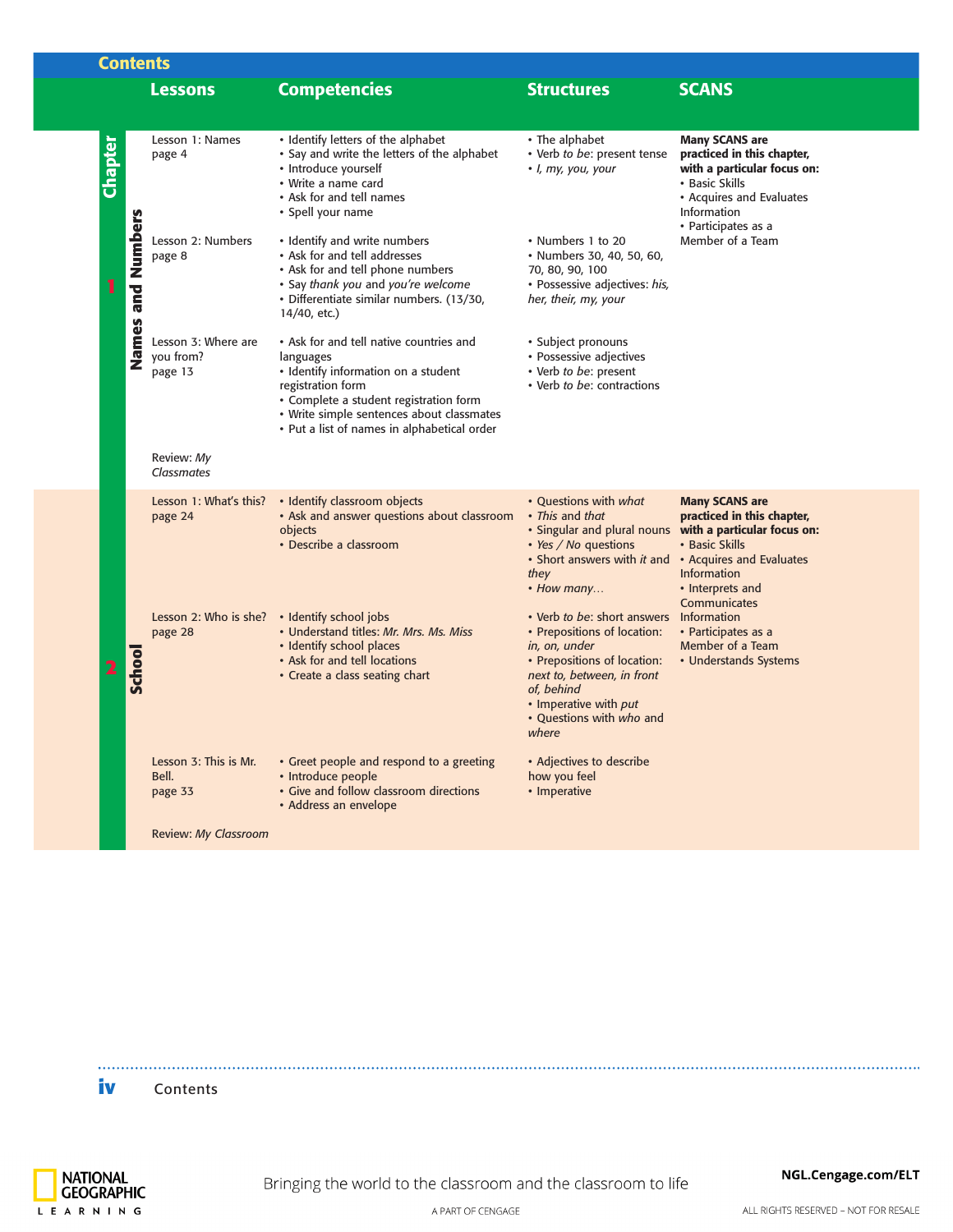| <b>Contents</b>                                                                                                                                                              |                                                                        |                                                                                                                                                                                                                                   |                                                           |                                                                                                                                                                    |
|------------------------------------------------------------------------------------------------------------------------------------------------------------------------------|------------------------------------------------------------------------|-----------------------------------------------------------------------------------------------------------------------------------------------------------------------------------------------------------------------------------|-----------------------------------------------------------|--------------------------------------------------------------------------------------------------------------------------------------------------------------------|
| <b>EFF</b>                                                                                                                                                                   | <b>CASAS</b>                                                           | <b>LAUSD</b>                                                                                                                                                                                                                      | <b>Florida</b>                                            | <b>Texas</b>                                                                                                                                                       |
|                                                                                                                                                                              |                                                                        | <b>Beginning Literacy</b><br>& Beginning Low                                                                                                                                                                                      | <b>Foundations</b>                                        | <b>Level 1</b>                                                                                                                                                     |
| <b>Many EFF skills are</b><br>practiced in this<br>chapter, with a<br>particular focus on:<br>• Learn Through Research<br>• Convey Ideas in Writing<br>• Speak So Others Can | Lesson 1: 0.1.4, 0.1.5,<br>0.1.6, 0.2.1                                | <b>Beginning Literacy</b><br>Competencies: 1a,<br>1b, 1c, 2, 3a, 3b, 4b,<br>4d, 5d, 5e, 5k, 5l<br>Grammar: 1a, 4f, 5c,<br>5d, 8c                                                                                                  | Lesson 1: 1.01.01,<br>1.01.02                             | Lesson 1:<br>• Speaking: 1.1, 2.1, 3.1, 4.1<br>• Listening: 1.1, 2.1, 3.1, 4.1<br>• Reading: 2.1, 3.1, 5.1, 6.1<br>• Writing: 1.1, 2.1, 3.1, 4.1, 5.1              |
| Understand<br>• Listen Actively<br>• Cooperate With Others                                                                                                                   | <b>Lesson 2: 0.1.2, 0.1.4,</b><br>0.1.5, 0.1.6, 0.2.1, 6.0.1,<br>6.0.2 | <b>Beginning Low</b><br>Competencies: 1, 2,<br>4, 5, 7, 9a, 9b, 11a,<br>11b, 58a, 58b, 60<br><b>Grammar: 1a, 10c,</b><br>11a, 11b                                                                                                 | <b>Lesson 2: 1.01.02,</b><br>1.04.01                      | Lesson 2:<br>• Speaking: 1.1, 2.1, 3.1, 4.1<br>• Listening: 1.1, 2.1, 3.1, 4.1,<br>5.1<br>• Reading: 1.1, 2.1, 3.1, 5.1, 6.1<br>• Writing: 1.1, 2.1, 3.1, 4.1, 5.1 |
|                                                                                                                                                                              | Lesson 3: 0.1.2, 0.1.4,<br>0.1.5, 0.2.1, 0.2.2, 2.8.5,<br>7.2.1        |                                                                                                                                                                                                                                   | <b>Lesson 3: 1.01.02,</b><br>1.04.01                      | Lesson 3:<br>Speaking: 1.1, 2.1, 3.1, 4.1<br>• Listening: 1.1, 2.1, 3.1<br>• Reading: 1.1, 2.1, 3.1, 5.1<br>• Writing: 1.1, 2.1, 3.1, 4.1, 5.1                     |
| <b>Many EFF skills are</b><br>practiced in this<br>chapter, with a<br>particular focus on:<br>• Learn Through Research                                                       | Lesson 1: 0.1.1, 0.1.2,<br>0.1.5, 0.1.6                                | <b>Beginning Literacy</b><br>Competencies: 4b,<br>4d, 5f, 5g, 5h, 5k, 5l,<br>5m, 7, 8a, 8b, 8c, 9<br><b>Grammar:</b>                                                                                                              | <b>Lesson 1: 1.01.04</b>                                  | Lesson 1:<br>• Speaking: 2.1, 3.1, 4.1<br>• Listening: 1.1, 2.1, 3.1<br>• Reading: 2.1, 3.1, 6.1<br>• Writing: 1.1, 3.1, 4.1, 5.1                                  |
| • Speak So Others Can<br>Understand<br>• Listen Actively<br>• Guide Others                                                                                                   | Lesson 2: 0.1.2, 0.1.4,<br>0.1.5, 2.2.1, 2.8.3                         | 1a, 1b, 2, 4a, 4b, 4c,<br>5b, 6c, 7c, 8a, 11a,<br>11c<br><b>Beginning Low</b><br>Competencies: 2, 4,<br>8, 9a, 9b, 9c, 12, 15,<br>16, 17, 18, 60<br>Grammar: 1a, 5, 9a,<br>9b, 9c, 9d, 10b, 11a,<br>12a, 14a, 16a, 16ci,<br>16cii | <b>Lesson 2: 1.01.03,</b><br>1.06.03                      | Lesson 2:<br>• Speaking: 1.1, 2.1, 4.1<br>• Listening: 2.1, 3.1, 5.1<br>• Reading: 2.1, 3.1, 4.1, 5.1, 6.1<br>• Writing: 1.1, 3.1, 4.1, 5.1                        |
|                                                                                                                                                                              | Lesson 3: 0.1.2, 0.1.4,<br>0.1.5, 0.1.7, 0.1.8, 0.2.1,<br>2.4.1        |                                                                                                                                                                                                                                   | <b>Lesson 3: 1.01.01,</b><br>1.01.02, 1.01.04,<br>1.02.10 | Lesson 3:<br>• Speaking: 1.1., 2.1, 3.1, 4.1<br>• Listening: 1.1, 2.1, 3.1, 5.1<br>• Reading: 1.1, 2.1, 3.1, 5.1<br>• Writing: 1.1, 2.1, 3.1, 4.1, 5.1             |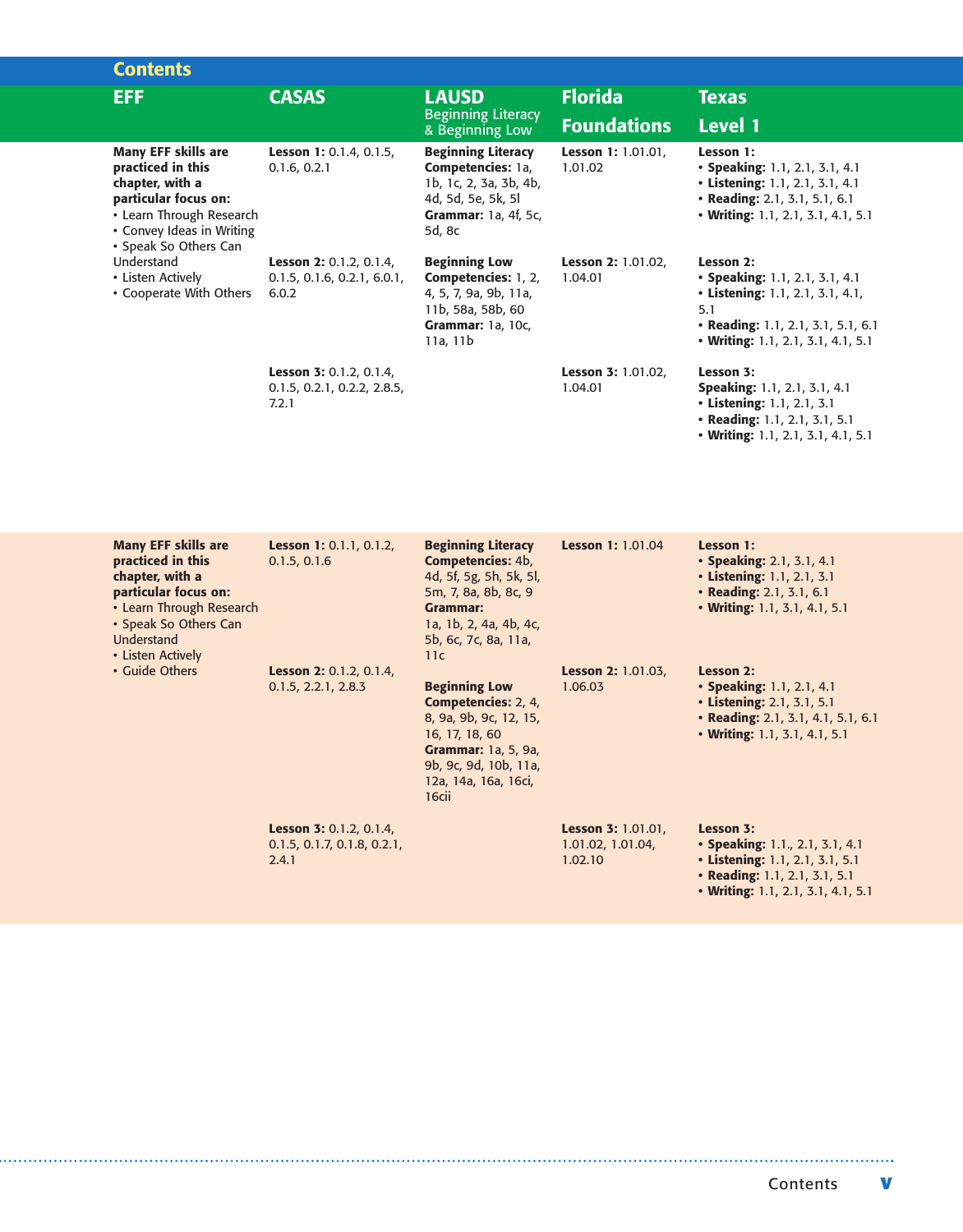|         | <b>Contents</b> |                                                                  |                                                                                                                                                                                                                                                                                 |                                                                                                                                        |                                                                                                                                                        |
|---------|-----------------|------------------------------------------------------------------|---------------------------------------------------------------------------------------------------------------------------------------------------------------------------------------------------------------------------------------------------------------------------------|----------------------------------------------------------------------------------------------------------------------------------------|--------------------------------------------------------------------------------------------------------------------------------------------------------|
|         |                 | <b>Lessons</b>                                                   | <b>Competencies</b>                                                                                                                                                                                                                                                             | <b>Structures</b>                                                                                                                      | <b>SCANS</b>                                                                                                                                           |
|         |                 |                                                                  |                                                                                                                                                                                                                                                                                 |                                                                                                                                        |                                                                                                                                                        |
| Chapter |                 | Lesson 1: What time is • Ask for and tell time<br>it?<br>page 44 | • Write the time with words and numbers<br>• Ask for clarification<br>• Ask about and describe the weather<br>• Understand and tell temperature using the<br>Fahrenheit scale                                                                                                   | • Prepositions:<br>before/after, past/to<br>• Questions with how<br>• On time and late                                                 | <b>Many SCANS are</b><br>practiced in this chapter,<br>with a particular focus on:<br>• Basic Skills<br>• Acquires and Evaluates<br>Information        |
|         | <b>Time</b>     | Lesson 2: What day is<br>today?<br>page 48                       | • Read, write and say the days of the week<br>• Read and interpret a class schedule<br>• Ask and answer questions about schedules<br>• Interpret an appointment card                                                                                                            | • Verb be with days, dates,<br>and times<br>. In, at for parts of the day<br>• From and to for time<br>· In/on for months and<br>dates | • Interprets and<br>Communicates<br>Information<br>• Participates as a<br>Member of a Team<br>• Understands Systems                                    |
|         |                 | Lesson 3: The<br>Calendar<br>page 52                             | • Read, write and say the months of the year<br>• Ask for and tell birthdays<br>· Read and interpret information on a<br>calendar<br>• Write dates with words and numbers<br>• Identify holidays<br>• Read and interpret a business schedule<br>• Scan for specific information | • Ordinal numbers<br>• Possessive nouns<br>• Prepositions of time: in,<br>on, at                                                       |                                                                                                                                                        |
|         |                 | Review: Birthdays                                                |                                                                                                                                                                                                                                                                                 |                                                                                                                                        |                                                                                                                                                        |
|         |                 | Lesson 1: Money<br>page 64                                       | • Identify basic clothing<br>· Identify U.S. coins and bills<br>• Add money using coins and bills<br>• Ask for and give prices of items                                                                                                                                         | • Questions with how<br>much<br>• Have / Has                                                                                           | <b>Many SCANS are</b><br>practiced in this chapter,<br>with a particular focus on:<br>• Basic Skills<br>• Allocates Money                              |
|         | Shopping        | Lesson 2: Clothes and<br>Colors<br>page 68                       | • Identify colors<br>• Describe clothing<br>• Distinguish between singular and plural<br>nouns<br>• Express opinions or preferences in clothing<br>and colors                                                                                                                   | · Simple present tense:<br>like, want, need<br>• Singular and plural nouns<br>• Word order: adjective<br>before noun                   | • Acquires and Evaluates<br><b>Information</b><br>• Interprets and<br>Communicates<br><b>Information</b><br>• Teaches Others<br>• Exercises Leadership |
|         |                 | Lesson 3: May I help<br>you?<br>page 73                          | • Offer help<br>• Describe clothing by size<br>• Interact with a salesperson<br>• Express dislike<br>• Read and understand a sales receipt<br>• Write a check                                                                                                                   | · Simple present tense:<br>negative<br>· Questions with do/does                                                                        |                                                                                                                                                        |
|         |                 | <b>Review: Winter Clothes</b>                                    |                                                                                                                                                                                                                                                                                 |                                                                                                                                        |                                                                                                                                                        |
|         |                 |                                                                  |                                                                                                                                                                                                                                                                                 |                                                                                                                                        |                                                                                                                                                        |
| VÍ      |                 | Contents                                                         |                                                                                                                                                                                                                                                                                 |                                                                                                                                        |                                                                                                                                                        |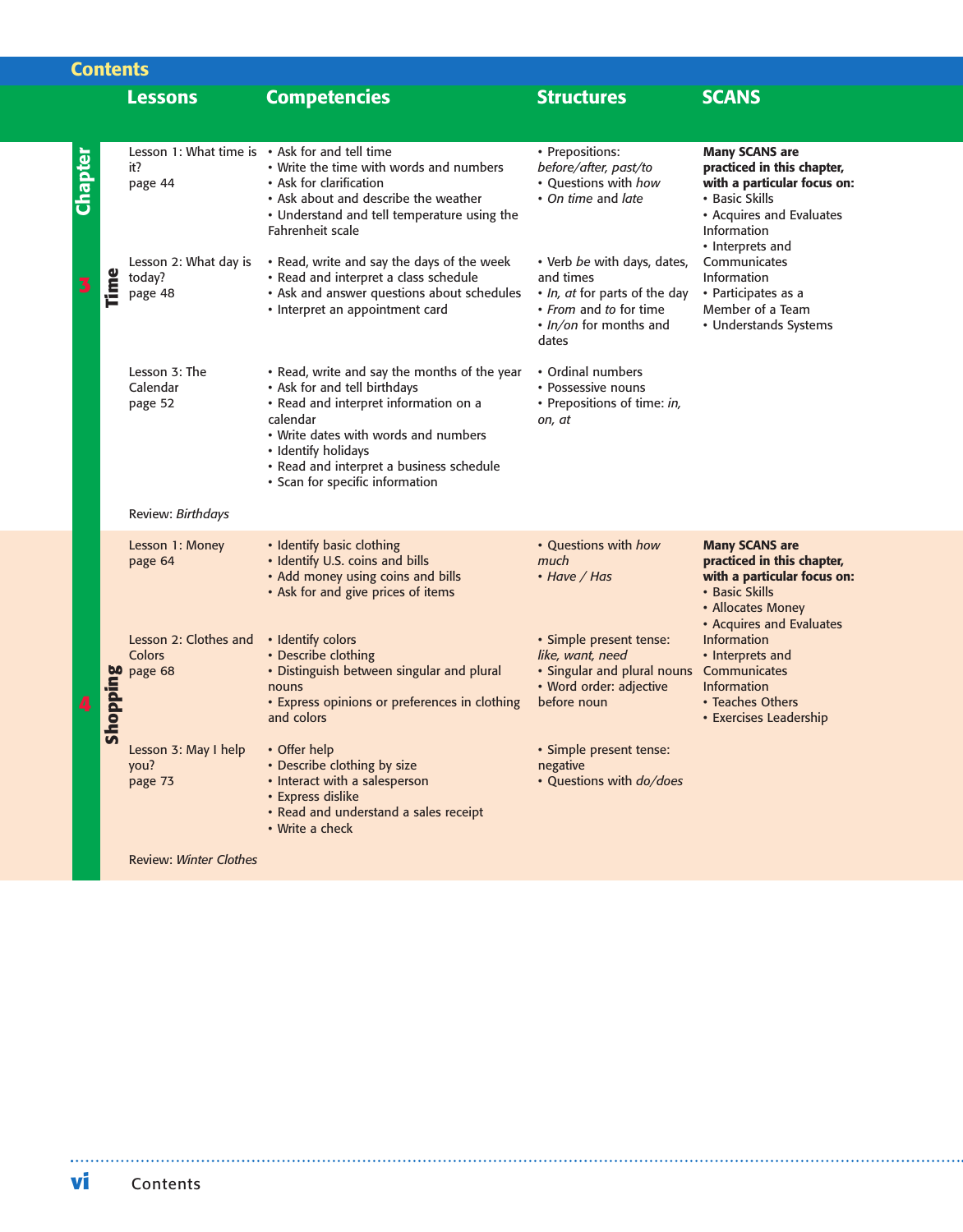| <b>Contents</b>                                                                                                                                                           |                                                                               |                                                                                                                                                 |                                                             |                                                                                                                                                                  |  |
|---------------------------------------------------------------------------------------------------------------------------------------------------------------------------|-------------------------------------------------------------------------------|-------------------------------------------------------------------------------------------------------------------------------------------------|-------------------------------------------------------------|------------------------------------------------------------------------------------------------------------------------------------------------------------------|--|
| <b>EFF</b>                                                                                                                                                                | <b>CASAS</b>                                                                  | <b>LAUSD</b>                                                                                                                                    | <b>Florida</b>                                              | <b>Texas</b>                                                                                                                                                     |  |
|                                                                                                                                                                           |                                                                               | <b>Beginning Literacy</b><br>& Beginning Low-                                                                                                   | <b>Foundations</b>                                          | <b>Level 1</b>                                                                                                                                                   |  |
| <b>Many EFF skills are</b><br>practiced in this<br>chapter, with a<br>particular focus on:<br>• Take Responsibility for<br>Learning<br>• Reflect and Evaluate             | Lesson 1: 0.1.2, 0.1.5,<br>$0.1.6$ , $2.3.1$ , $2.3.3$ , $4.4.1$ ,<br>6.6.4   | <b>Beginning Literacy</b><br>Competencies: 1b,<br>4a, 4b, 4d, 5k, 6a, 6b,<br>6c, 6d<br><b>Grammar:</b><br>1c, 1d, 1f, 4d, 5e, 7a,<br>8b, 9, 11c | Lesson 1: 1.03.09,<br>1.02.05                               | Lesson 1:<br>• Speaking: 1.1, 2.1, 4.1<br>• Listening: 1.1, 2.1, 3.1, 4.1,<br>5.1<br>• Reading: 1.1, 2.1, 3.1<br>• Writing: 1.1, 2.1, 3.1, 4.1, 5.1              |  |
| • Learn Through Research Lesson 2: 0.1.2, 0.1.5,<br>• Read With<br>Understanding<br>• Convey Ideas in Writing<br>• Speak So Others Can<br>Understand<br>• Listen Actively | 0.1.6, 0.2.4, 2.3.2, 2.8.3,<br>3.1.2                                          | <b>Beginning Low</b><br>Competencies: 3,<br>11a, 11b, 13, 25, 26,<br>27, 28, 29, 40, 55, 60<br>Grammar: 1a, 9c, 13a,<br>14c, 16a, 16ci, 16ciii  | Lesson 2: 1.01.03,<br>1.01.05, 1.03.10                      | Lesson 2:<br>• Speaking: 1.1., 2.1, 3.1, 4.1<br>• Listening: 1.1, 2.1, 3.1, 4.1<br>• Reading: 1.1, 2.1, 3.1, 5.1, 6.1<br>• Writing: 1.1, 2.1, 3.1, 4.1, 5.1      |  |
|                                                                                                                                                                           | Lesson 3: 0.1.2, 0.1.5,<br>0.1.6, 0.2.1, 1.2.1, 2.3.2,<br>2.3.4, 2.7.1, 7.2.1 |                                                                                                                                                 | Lesson 3: 1.01.03,<br>1.01.05, 1.02.03,<br>1.03.10, 1.04.01 | Lesson 3:<br>• Speaking: 1.1., 2.1, 3.1, 4.1<br>• Listening: 1.1, 2.1, 3.1, 4.1, 5.1<br>• Reading: 1.1, 2.1, 3.1, 5.1, 6.1<br>• Writing: 1.1, 2.1, 3.1, 4.1, 5.1 |  |
| <b>Many EFF skills are</b><br>practiced in this<br>chapter, with a<br>particular focus on:<br>• Reflect and Evaluate<br>• Read With                                       | Lesson 1: 0.1.2, 0.1.5,<br>0.1.6, 1.1.6, 1.2.1, 1.2.9,<br>1.3.1, 1.8.6, 6.0.2 | <b>Beginning Literacy</b><br>Competencies: 1b,<br>4b, 4d, 5d, 7, 8a, 8b,<br>8c, 12, 13, 14, 15<br>Grammar: 1a, 4b, 4c,<br>6a, 7b, 11a, 11c, 13  | Lesson 1: 1.04.02,<br>1.04.06, 1.04.08                      | Lesson 1:<br>• Speaking: 1.1, 2.1, 3.1, 4.1<br>• Listening: 1.1, 2.1, 3.1, 4.1, 5.1<br>• Reading: 1.1, 2.1, 3.1, 6.1<br>• Writing: 1.1, 2.1, 3.1, 4.1, 5.1       |  |
| Understanding<br>• Speak So Others Can<br>Understand                                                                                                                      | Lesson 2: 0.1.2, 0.1.5,<br>0.1.6, 1.2.1, 1.2.9                                | <b>Beginning Low</b><br>Competencies: 11a,                                                                                                      | Lesson 2: 1.01.03,<br>1.04.03                               | Lesson 2:<br>• Speaking: 1.1, 2.1, 3.1, 4.1<br>• Listening: 1.1, 2.1, 3.1, 5.1                                                                                   |  |

**Lesson 3:** 0.1.2, 0.1.5, 0.1.6, 1.2.1, 1.2.9, 1.3.1, **Competencies:** 11a, 14a, 30a, 31, 33, 34, 60 **Grammar:** 1b, 9b, 11a, 12b, 16cii, 17, 19 **Lesson 3:** 1.01.03, 1.04.02, 1.04.03,

1.04.06, 1.04.07

• Use Math to Solve Problems and Make

1.6.4

Decisions • Guide Others

**• Speaking:** 1.1, 2.1, 3.1, 4.1

**Lesson 3:** 

**• Reading:** 2.1, 3.1, 6.1 **• Writing:** 1.1, 2.1, 3.1, 4.1, 5.1

- **• Listening:** 1.1, 2.1, 3.1, 5.1
- **• Reading:** 2.1, 3.1, 6.1
- **Writing:** 1.1, 3.1, 4.1, 5.1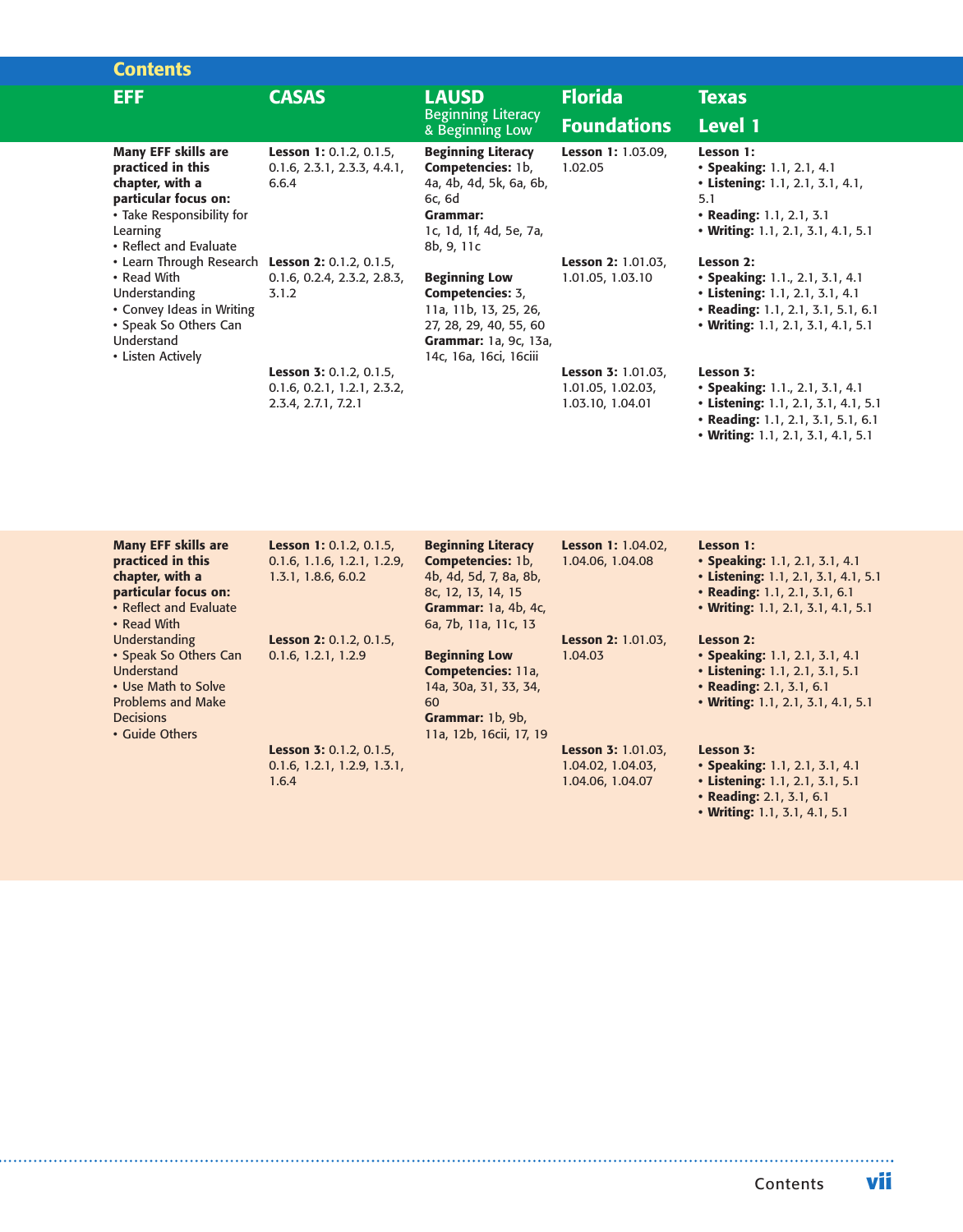|                        | <b>Lessons</b>                                                             | <b>Competencies</b>                                                                                                                                                                                                                                                                                                        | <b>Structures</b>                                                                                                     | <b>SCANS</b>                                                                                                                                                               |
|------------------------|----------------------------------------------------------------------------|----------------------------------------------------------------------------------------------------------------------------------------------------------------------------------------------------------------------------------------------------------------------------------------------------------------------------|-----------------------------------------------------------------------------------------------------------------------|----------------------------------------------------------------------------------------------------------------------------------------------------------------------------|
|                        | Lesson 1: Family<br>page 84                                                | • Identify family members<br>• Describe your family<br>• Ask and answer questions about family<br>• Write about your family<br>• State ages and birthdays of family members<br>• Complete a census form                                                                                                                    | • Possessive nouns<br>• Questions with who                                                                            | <b>Many SCANS are</b><br>practiced in this chapter,<br>with a particular focus on:<br>• Basic Skills<br>• Acquires and Evaluates<br><b>Information</b><br>• Interprets and |
| <b>Home and Family</b> | Lesson 2: Home<br>page 88                                                  | • Identify rooms in a house<br>• Describe home activities                                                                                                                                                                                                                                                                  | · Present continuous tense: Communicates<br>statements<br>• Questions with what and<br>where                          | <b>Information</b>                                                                                                                                                         |
|                        | Lesson 3: What are<br>they doing?<br>page 93                               | • Identify work activities<br>• Ask and answer questions about activities<br>• Use adjectives to describe people                                                                                                                                                                                                           | • Present continuous tense:<br>questions and short<br>answers<br>• Adjectives to describe                             |                                                                                                                                                                            |
|                        | Review: Happy<br>Anniversary                                               |                                                                                                                                                                                                                                                                                                                            | people                                                                                                                |                                                                                                                                                                            |
|                        | Lesson 1: At Home<br>page 104                                              | • Identify furniture and appliances<br>• Ask and answer about furniture and<br>appliances<br>• Describe locations in a home<br>• Describe a typical living room                                                                                                                                                            | • There is / There are<br>• Is there / Are there<br>• Prepositions of place                                           | <b>Many SCANS are</b><br>practiced in this chapter,<br>with a particular focus on:<br>• Basic Skills<br>• Acquires and Evaluates<br><b>Information</b>                     |
| Housing                | Lesson 2: New or old?<br>page 108                                          | • Describe furniture and appliances<br>• Complain about housing problems<br>• Describe items at a garage sale<br>• Repeat for clarification<br>• Describe your living room                                                                                                                                                 | • Indefinite articles: $a / an$<br>• Adjectives with be<br>• Adjectives: opposites<br>• Questions with or             | • Organizes and Maintains<br><b>Information</b><br>• Allocates Money<br>• Understands Systems                                                                              |
|                        | Lesson 3: A New<br>Apartment<br>page 113<br><b>Review: Home</b>            | • Ask questions about an apartment for rent<br>• Interpret housing ads<br>• Respond to a housing ad<br>• Answer questions about your home<br>• Compare types of housing<br>• Request service from utility companies<br>• Create a housing ad                                                                               | • Definite article: the<br>• Abbreviations<br>• Questions with how<br>much<br>• Questions with how<br>many            |                                                                                                                                                                            |
| Community              | Lesson 1: Is there a<br>post office?<br>page 124                           | • Identify places in the community<br>• Describe locations of places in the community<br>• Ask for and give directions<br>· Describe locations using left, right and<br>straight                                                                                                                                           | • Imperative for directions<br>• Prepositions of place:<br>review<br>• Is there / Are there<br>• There is / There are | <b>Many SCANS are</b><br>practiced in this chapter,<br>with a particular focus on:<br>• Basic Skills<br>• Acquires and Evaluates                                           |
| The                    | Lesson 2: The<br>Neighborhood<br>page 128                                  | • Identify businesses in the community and<br>give reasons for going there<br>• Write about your neighborhood<br>• Compare two neighborhoods<br>· Identify postal services<br>• Identify banking services<br>· Fill out a bank deposit slip<br>• Interpret destination signs on buses<br>• Ask and answer about bus routes | • Some vs. $a / an$<br>• Present continuous with<br>qo<br>• Questions with why<br>• Need with infinitives             | Information<br>• Interprets and<br>Communicates<br>Information<br>• Understands Systems                                                                                    |
|                        | Lesson 3:<br>Neighborhood Jobs<br>page 133<br>Review: Two<br>Neighborhoods | • Identify jobs and work-places in the<br>community<br>· Identify work activities<br>· Describe an ideal neighborhood                                                                                                                                                                                                      | • Simple present tense for<br>habitual activities<br>• Can, may for polite<br>questions<br>• Need with infinitives    |                                                                                                                                                                            |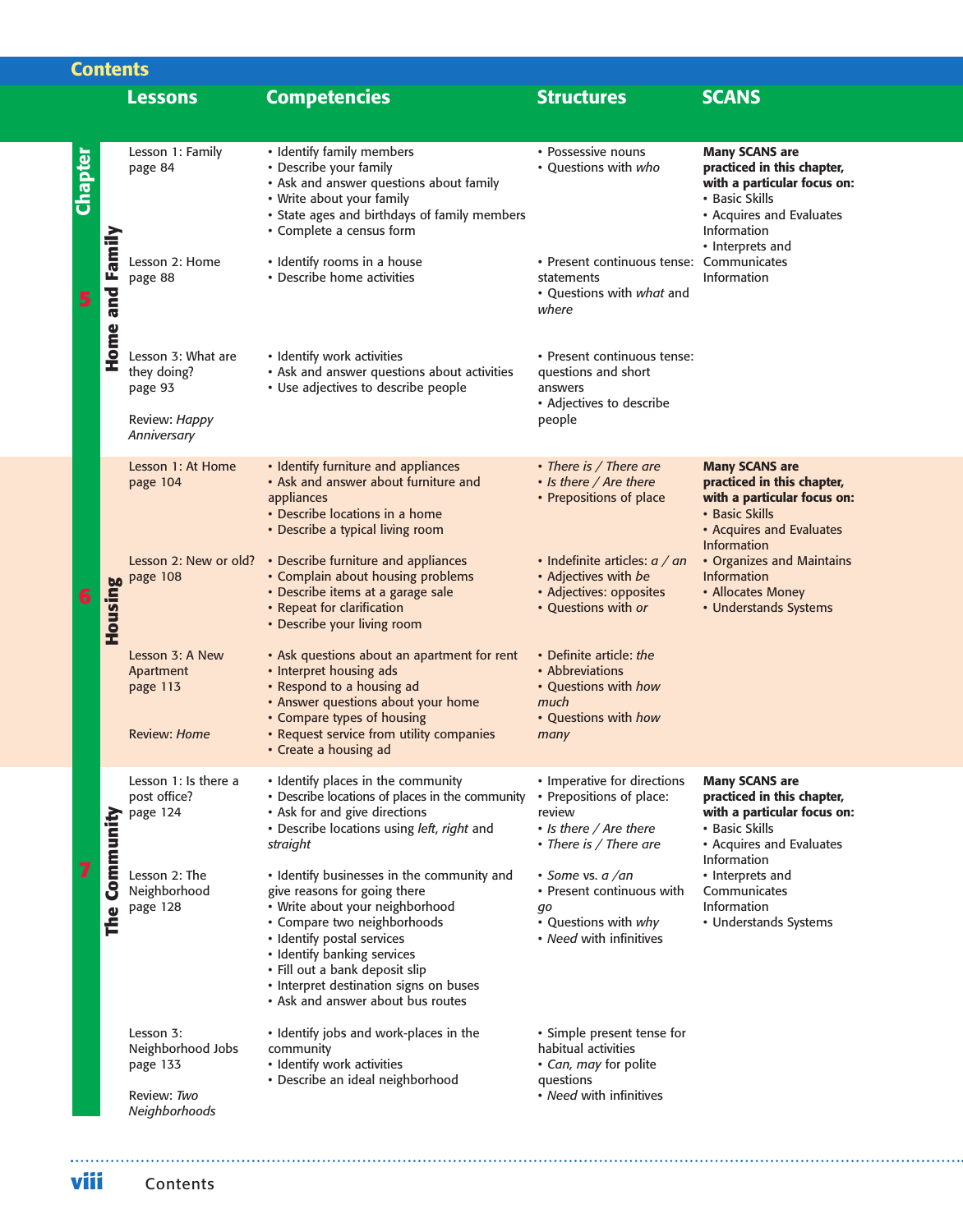|  | <b>Contents</b>                                                                                                                                                |                                                                                                          |                                                                                                                                                       |                                                                                              |                                                                                                                                                                   |
|--|----------------------------------------------------------------------------------------------------------------------------------------------------------------|----------------------------------------------------------------------------------------------------------|-------------------------------------------------------------------------------------------------------------------------------------------------------|----------------------------------------------------------------------------------------------|-------------------------------------------------------------------------------------------------------------------------------------------------------------------|
|  | EFF.                                                                                                                                                           | <b>CASAS</b>                                                                                             | <b>LAUSD</b><br><b>Beginning Literacy</b>                                                                                                             | <b>Florida</b><br><b>Foundations</b>                                                         | <b>Texas</b><br>Level 1                                                                                                                                           |
|  | <b>Many EFF skills are</b><br>practiced in this<br>chapter, with a<br>particular focus on:<br>• Convey Ideas in Writing<br>· Speak So Others Can<br>Understand | Lesson 1: 0.1.1, 0.1.2,<br>0.1.4, 0.1.5, 0.1.6, 0.2.1,<br>0.2.2                                          | & Beginning Low-<br><b>Beginning Literacy</b><br>Competencies: 1a,<br>1b, 1d, 1e, 2, 3, 4b,<br>4d, 6a<br>Grammar: 1a, 1g, 4b,<br>4d, 6b, 11a, 11c, 13 | Lesson 1:<br>1.01.02, 1.01.03,<br>1.02.07                                                    | Lesson 1:<br>• Speaking: 1.1, 2.1, 4.1<br>• Listening: 1.1, 2.1, 3.1, 4.1,<br>5.1<br>• Reading: 2.1, 3.1, 5.1<br>• Writing: 1.1, 3.1, 4.1, 5.1                    |
|  | • Listen Actively<br>• Cooperate With Others                                                                                                                   | Lesson 2: 0.1.2, 0.1.5,<br>0.2.4, 1.4.1, 2.3.1, 7.2.1,<br>8.1.1, 8.1.2, 8.1.3, 8.2.1,<br>8.2.2           | <b>Beginning Low</b><br>Competencies: 1, 3,<br>6, 7, 9b, 11b, 12, 13,<br>25 38, 51, 60<br>Grammar: 2, 9c, 12a,<br>12b, 16ci, 19                       | Lesson 2: 1.03.09                                                                            | Lesson 2:<br>• Speaking: 2.1, 4.1<br>• Listening: 1.1, 2.1, 3.1<br>• Reading: 2.1, 3.1, 6.1<br>• Writing: 1.1, 3.1, 4.1, 5.1                                      |
|  |                                                                                                                                                                | Lesson 3: 0.1.2, 0.1.5,<br>0.1.6, 4.1.8, 8.1.1, 8.1.3                                                    |                                                                                                                                                       | Lesson 3: 1.03.01                                                                            | Lesson 3:<br>• Speaking: 2.1, 4.1<br>• Listening: 1.1, 2.1, 3.1<br>• Reading: 2.1, 3.1,<br>• Writing: 1.1, 2.1, 3.1, 5.1                                          |
|  | <b>Many EFF skills are</b><br>practiced in this<br>chapter, with a<br>particular focus on:<br>• Reflect and Evaluate<br>• Speak So Others Can<br>Understand    | Lesson 1: 0.1.2, 0.1.5,<br>1.4.1                                                                         | <b>Beginning Literacy</b><br>Competencies: 4b,<br>4d, 5d, 5f, 5h, 5k<br>Grammar: 1a, 5a, 6,<br>8a, 10, 11a, 11b, 11c                                  | Lesson 1: 1.06.03                                                                            | Lesson 1:<br>• Speaking: 2.1, 4.1<br>• Listening: 1.1, 2.1, 3.1<br>• Reading: 2.1, 3.1<br>• Writing: 1.1, 2.1, 3.1, 4.1, 5.1                                      |
|  |                                                                                                                                                                | Lesson 2: 0.1.2, 0.1.5,<br>0.1.6, 1.2.1, 1.4.1, 1.4.7,<br>7.2.3, 8.2.6                                   | <b>Beginning Low</b><br><b>Competencies: 2,</b><br>11a, 31, 38, 39, 60<br>Grammar: 10a, 12a,<br>13b, 14a, 16b, 16cii,<br>19                           | Lesson 2: 1.04.02,<br>1.04.04, 1.04.06                                                       | Lesson 2:<br>• Speaking: 2.1, 4.1<br>• Listening: 1.1, 2.1, 3.1, 5.1<br>• Reading: 2.1, 3.1<br>• Writing: 1.1, 2.1, 3.1, 4.1, 5.1                                 |
|  |                                                                                                                                                                | Lesson 3: 0.1.2, 0.1.5,<br>1.4.1, 1.4.2, 1.4.4, 7.2.3                                                    |                                                                                                                                                       | Lesson 3: 1.04.04,<br>1.04.05                                                                | Lesson 3:<br>• Speaking: 2.1, 3.1, 4.1<br>• Listening: 1.1, 2.1, 3.1, 5.1<br>• Reading: 1.1, 2.1, 3.1, 4.1<br>• Writing: 1.1, 2.1, 3.1, 4.1, 5.1                  |
|  | <b>Many EFF skills are</b><br>practiced in this<br>chapter, with a<br>particular focus on:<br>• Reflect and Evaluate<br>• Learn Through Research               | Lesson 1: 0.1.2, 0.1.5,<br>0.1.6, 2.2.1, 2.2.5                                                           | <b>Beginning Literacy</b><br>Competencies: 4a,<br>4b, 4d<br>Grammar: 2, 5a, 8a,<br>10, 11a, 11c,                                                      | <b>Lesson 1: 1.02.01,</b><br>1.02.02, 1.04.09,<br>1.06.03                                    | Lesson 1:<br>• Speaking: 1.1, 2.1, 3.1, 4.1<br>• Listening: 1.1, 2.1, 3.1<br>• Reading: 2.1, 3.1, 4.1, 5.1, 6.1<br>• Writing: 1.1, 2.1, 3.1 4.1, 5.1              |
|  | • Convey Ideas in Writing<br>• Speak So Others Can<br>Understand<br>• Listen Actively<br>• Observe Critically                                                  | <b>Lesson 2: 0.1.2, 0.1.5,</b><br>$0.1.6$ , 1.2.6, 1.8.1, 2.2.1,<br>2.2.2, 2.2.3, 2.2.5, 2.4.4,<br>7.2.1 | <b>Beginning Low</b><br>Competencies: 11b,<br>22, 23a, 23b, 24a,<br>24b, 50, 51, 60<br>Grammar: 1a, 1b, 3,<br>5, 7, 14a, 10a, 10e,<br>16ciii          | Lesson 2: 1.02.01,<br>1.02.02, 1.02.10,<br>1.04.06, 1.04.09,<br>1.06.01, 1.06.02,<br>1.06.03 | Lesson 2:<br>• Speaking: 1.1, 2.1, 3.1, 4.1<br>• Listening: 1.1, 2.1, 3.1, 5.1<br>• Reading: 1.1, 2.1, 3.1, 4.1, 5.1,<br>6.1<br>• Writing: 1.1, 2.1, 3.1 4.1, 5.1 |
|  |                                                                                                                                                                | Lesson 3: 0.1.2, 0.1.5,<br>0.1.6, 0.2.4, 4.1.8, 7.2.1                                                    |                                                                                                                                                       | Lesson 3: 1.03.01,<br>1.03.06                                                                | Lesson 3:<br>• Speaking: 2.1, 3.1, 4.1<br>• Listening: 2.1, 3.1, 5.1<br>• Reading: 2.1, 3.1<br>• Writing: 1.1, 2.1, 3.1 4.1, 5.1                                  |

Contents **ix**

. . . . . . . . . . . . . . .

. . . . .

 $\overline{\mathbf{z}}$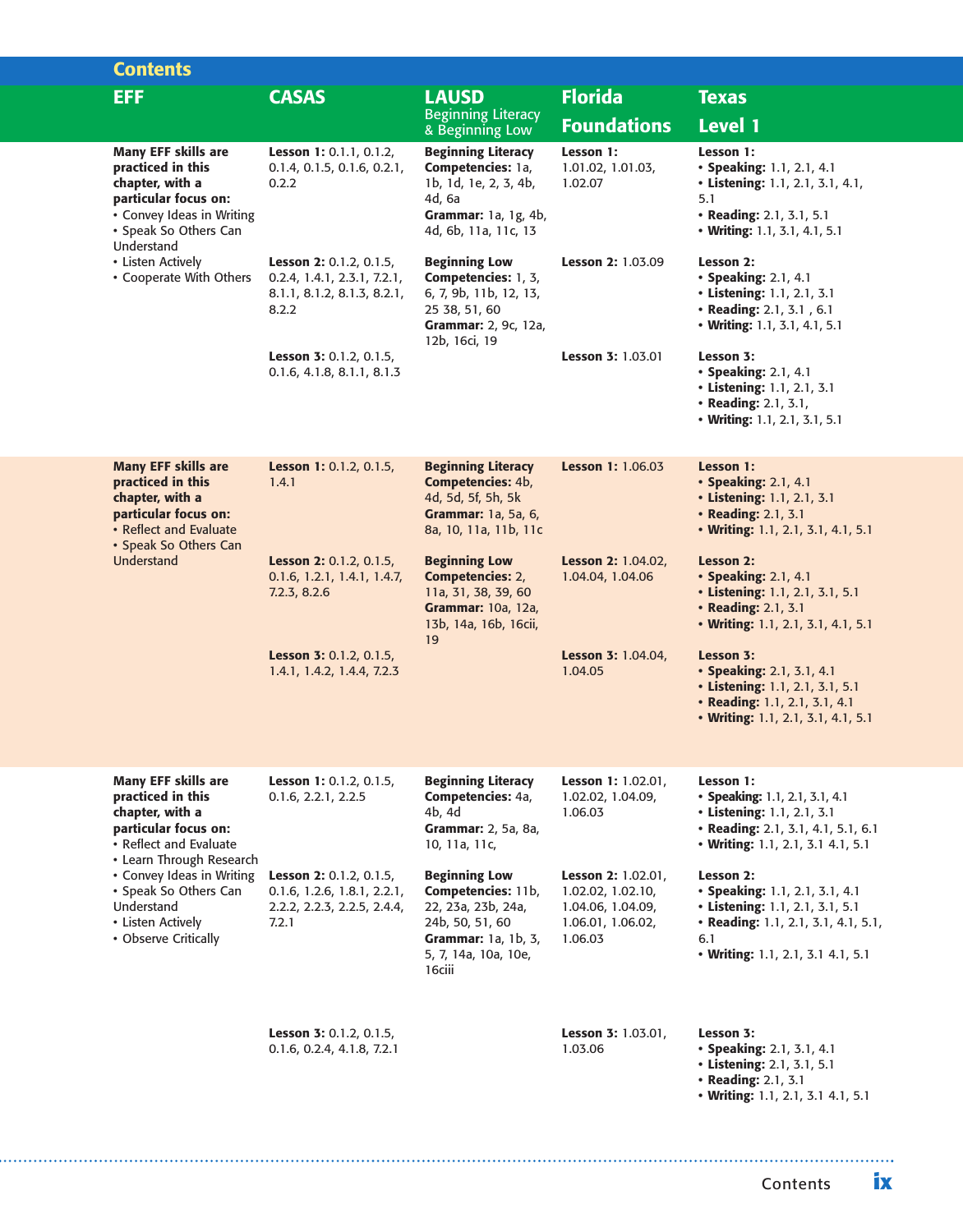| <b>Contents</b> |                   |                                                                             |                                                                                                                                                                                                                                                                                           |                                                                                                                                         |                                                                                                                                                   |  |  |
|-----------------|-------------------|-----------------------------------------------------------------------------|-------------------------------------------------------------------------------------------------------------------------------------------------------------------------------------------------------------------------------------------------------------------------------------------|-----------------------------------------------------------------------------------------------------------------------------------------|---------------------------------------------------------------------------------------------------------------------------------------------------|--|--|
|                 |                   | <b>Lessons</b>                                                              | <b>Competencies</b>                                                                                                                                                                                                                                                                       | <b>Structures</b>                                                                                                                       | <b>SCANS</b>                                                                                                                                      |  |  |
|                 |                   |                                                                             |                                                                                                                                                                                                                                                                                           |                                                                                                                                         |                                                                                                                                                   |  |  |
| Chapter         |                   | Lesson 1: The Body<br>page 144                                              | • Identify parts of the body<br>• Describe health problems and symptoms<br>• Express sympathy                                                                                                                                                                                             | • Irregular plurals<br>• Parts of speech:<br>adjectives, verbs                                                                          | <b>Many SCANS are</b><br>practiced in this chapter,<br>with a particular focus on:<br>• Basic Skills<br>• Acquires and Evaluates                  |  |  |
| 8               | Health and Safety | Office<br>page 148                                                          | Lesson 2: The Doctor's • Read and interpret an appointment card<br>• Take telephone messages<br>• Recommend over the counter medications<br>• Make a doctor's appointment<br>· Follow directions during a medical exam<br>• Write an absence note                                         | · Subject vs. object<br>pronouns<br>$\cdot$ Yes / no questions<br>· Short answers: can vs. do<br>• Imperative vs. present<br>continuous | <b>Information</b><br>• Organizes and Maintains<br>Information<br>• Interprets and<br>Communicates<br><b>Information</b><br>• Understands Systems |  |  |
|                 |                   | Lesson 3: Safety Rules<br>page 153<br>Review: Sick                          | • Give and respond to commands and warnings • Imperative: negative<br>• Call in sick<br>• Discuss reasons for calling in sick<br>• Call 911 to report an emergency<br>• Understand safety signs and safety rules<br>• Read and interpret medicine labels<br>• Create a set of class rules |                                                                                                                                         |                                                                                                                                                   |  |  |
|                 |                   | Lesson 1: Jobs<br>page 164                                                  | • Identify jobs and job duties<br>· Identify work skills<br>• Ask and answer questions about work skills • Can / Can't for ability                                                                                                                                                        | • Contrast simple present<br>and present continuous                                                                                     | <b>Many SCANS are</b><br>practiced in this chapter,<br>with a particular focus on:<br>• Basic Skills<br>• Interprets and<br>Communicates          |  |  |
| 9               | <b>Nork</b>       | Lesson 2: Help<br>Wanted<br>page 168                                        | • Respond to help wanted ads<br>• Understand abbreviations in help wanted ads necessity<br>· Identify requirements in help wanted ads<br>• Follow procedures to apply for a job                                                                                                           | • Must / Have to for                                                                                                                    | <b>Information</b><br>• Understands Systems<br>• Monitors and Corrects<br>Performance                                                             |  |  |
|                 |                   | Lesson 3: Job<br><b>Applications</b><br>page 172<br><b>Review: New Jobs</b> | • Read and interpret a job application form<br>• Talk about current and previous jobs<br>• Describe availability for work<br>• Fill out a job application                                                                                                                                 | • Be: past tense<br>• Be: short answers<br>• Be: present vs. past                                                                       |                                                                                                                                                   |  |  |
|                 |                   | Lesson 1: A Class<br>Party<br>page 184                                      | • Identify foods and food groups<br>• Express likes and dislikes<br>• Plan a potluck party                                                                                                                                                                                                | • Going to for future plans<br>• Want with infinitive<br>• Ouestions and short<br>answers with going to<br>• Have to for necessity      | <b>Many SCANS are</b><br>practiced in this chapter,<br>with a particular focus on:<br>• Basic Skills<br>• Organizes and Maintains<br>Information  |  |  |
|                 | Future Plans      | page 188                                                                    | Lesson 2: Future Plans • Talk about future plans<br>· Set educational and employment goals<br>· Identify dos and don'ts for a job interview<br>• Describe appropriate job interview behavior<br>• Respond to job interview questions                                                      | • Not have to for lack of<br>necessity<br>• Adjectives to describe<br>personality<br>· Simple present tense:                            | • Interprets and<br>Communicates<br>Information<br>• Exercises Leadership<br>• Understands Systems<br>• Monitors and Corrects                     |  |  |
|                 |                   | Lesson 3: A New Job<br>page 192<br><b>Review: Future Plans</b>              | • Understand work place expectations in the U.S.<br>• Interpret a work schedule<br>• Interpret a pay stub and W2 form<br>• Use personality adjectives<br>• Read an employee evaluation form<br>· Complete an employee evaluation form<br>• Recognize requirements for promotion           | review                                                                                                                                  | Performance                                                                                                                                       |  |  |
|                 |                   | <b>Audio Script</b><br>Page 202                                             |                                                                                                                                                                                                                                                                                           |                                                                                                                                         |                                                                                                                                                   |  |  |
|                 | <b>Appendices</b> | Skills Index<br>Page 214                                                    |                                                                                                                                                                                                                                                                                           |                                                                                                                                         |                                                                                                                                                   |  |  |

 $\overline{\phantom{a}}$